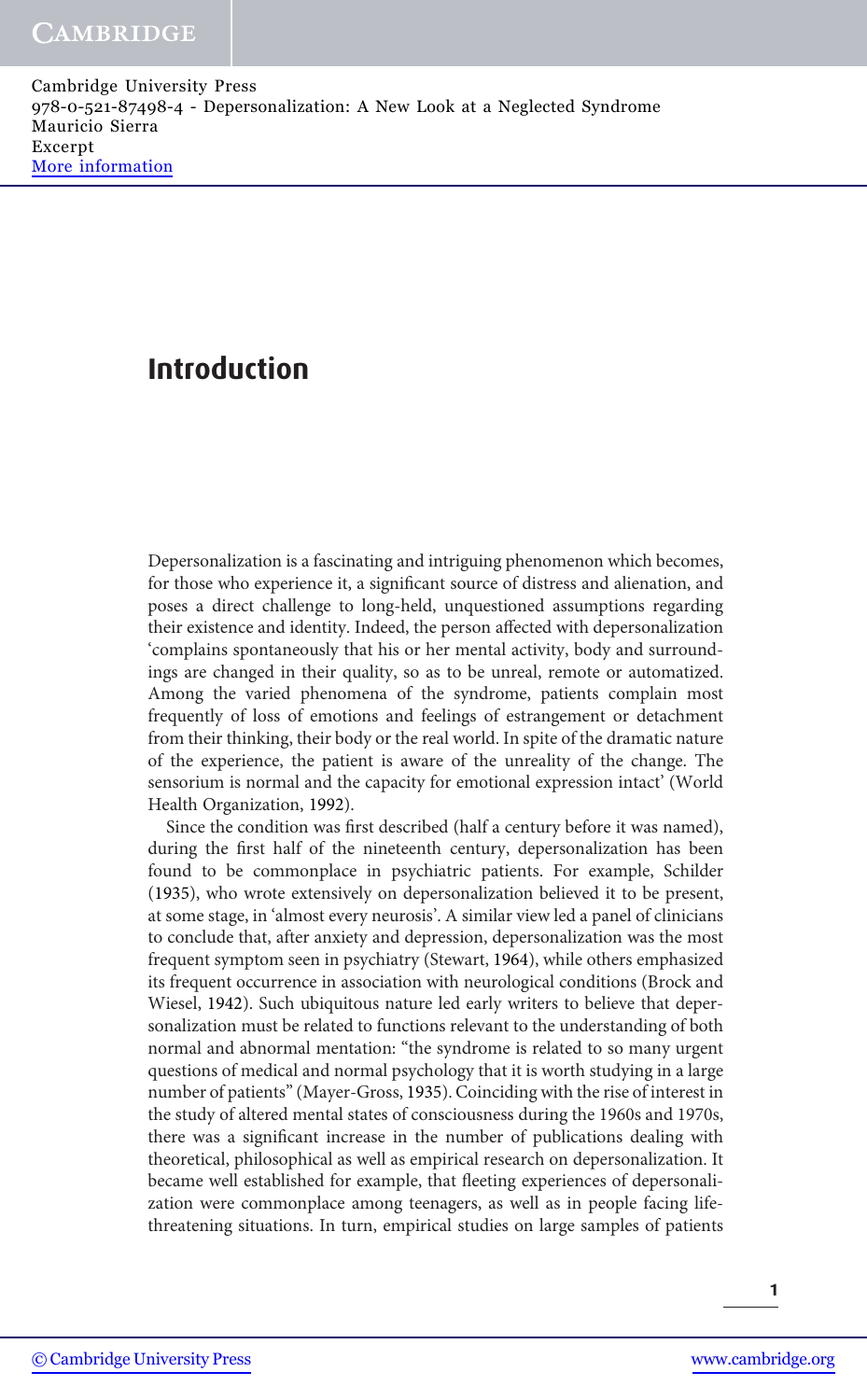## **2 Introduction**

confirmed the view that depersonalization was indeed highly prevalent among psychiatric in-patients, as well as in patients with depression, anxiety disorders and schizophrenia (Brauer et al., 1970; Hunter et al., 2004). However, unlike the case with equally ubiquitous symptoms such as anxiety and depressed mood, the high prevalence of depersonalization was taken to mean that it was so nonspecific as to lack any clinical relevance. A profusion of literature emphasizing depersonalization in its non-specific guise, seems to have had the effect of eclipsing clinical observations, which suggested that, just as it was the case with depression or anxiety, depersonalization did become, in some cases, a chronic, distressing and incapacitating condition in its own right (Shorvon, 1946). Roth (1959, p. 587) criticized this neglecting bias with unusual clarity:

It is traditional to begin papers such as this dealing with depersonalization by paying tribute to the ubiquity and versatility of the phenomenon citing in illustration the experiences of Wordsworth, Amiel and Charles Morgan and continuing with depersonalization occurring in schizophrenia, affective disorder, obsessional states, temporal lobe epilepsy, head injury, encephalitis, carbon monoxide poisoning, hashish intoxication, and botulism….such a list is somewhat misleading … as it appears to confer an equal status to the very rare and the common place. And a similar one could be compiled for the majority of entities known to psychiatry.

The existence of severe, chronic clinical presentations of depersonalization had been clearly described since the early nineteenth century, but became particularly well established in 1946 with the publication of an impressive series of 66 patients suffering with a distinct form of chronic depersonalization that could not be attributed to any other mental pathology (Shorvon, 1946). Two decades later similar cases were again well documented by Roth (1959), who in addition to the chronic nature of depersonalization, drew attention to the concomitant severe distress and anxiety experienced by those affected. Unfortunately, such observations suggesting a chronic and disabling form of depersonalization have traditionally been met with disbelief within mainstream psychiatry. A comment found in a fairly recent publication illustrates well this commonly held view: 'Despite a lack of convincing empirical justification, the DSM-IV and the ICD-10 contain depersonalization as a separate disorder' (Parnas and Handest, 2003).

In the last decade, however, there has been a renewed interest in the study of chronic, pathological forms of depersonalization not explainable by any other mental illness. Two large independent series of cases on both sides of the Atlantic have been systematically assessed and found to converge on clinical features, demographics and course of illness (Simeon et al., 2003; Baker et al., 2003). It is now known that this form of depersonalization (referred to as Depersonalization Disorder by the DSM-IV, or as Depersonalization– Derealization syndrome by the ICD-10) typically begins during mid to late teens, and tends to run a continuous, unremitting course for years and even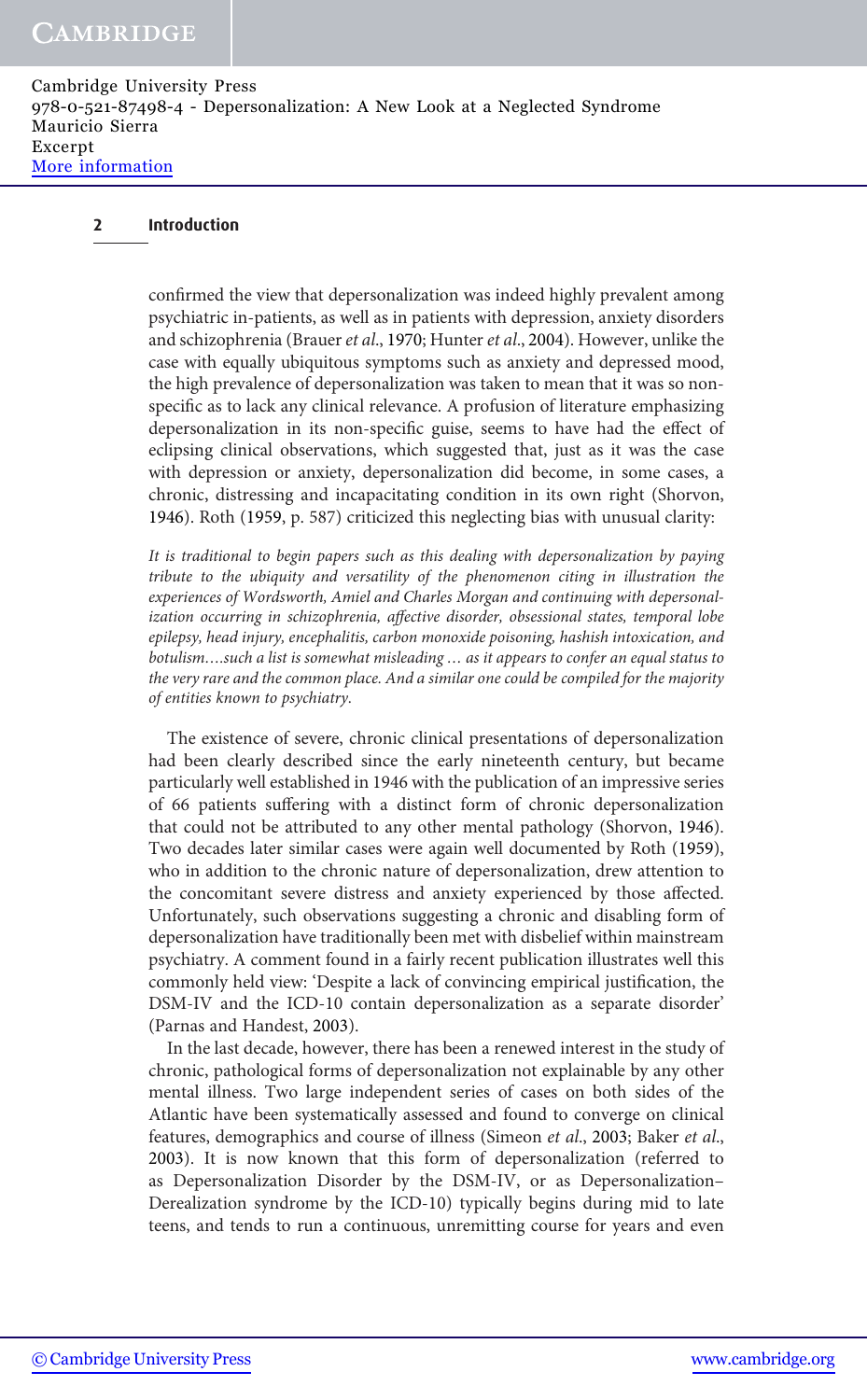### **Introduction 3**

decades (Simeon, 2004). Unfortunately, the condition has been shown refractory to most conventional medications used in psychiatry, and at the time of writing there is no officially recognized treatment (Sierra, 2008). The quality and strength of the data published by three independent clinical research centres are such that the existence of a primary form of chronic depersonalization can be safely established as a clinical fact. This is indeed reflected on current official classifications, although the prevailing view is that the condition is exceptionally rare. Such a view is, for example, still enshrined in the ICD-10 definition of 'depersonalization–derealization syndrome', which qualifies it as being 'very rare'. How does this view square with current epidemiological data? A few studies in the general population have now been carried out which suggest that the prevalence of chronic, pathological depersonalization lies around 1% (Hunter et al., 2004; Johnson et al., 2006; Michal et al., 2009). In other words, such findings would seem to suggest that depersonalization disorder is as prevalent as other well-known mainstream psychiatric conditions such as schizophrenia or manic-depressive illness. If that is the case, however, how is it that most clinicians believe it to be so rare? There may be several reasons for this: most psychiatrists are still trained to believe that depersonalization disorder is extremely rare or non-existent, and that, when present, it is usually a secondary, almost irrelevant symptom of another condition such as depression. Not surprisingly, this leads to a high rate of misdiagnosis. In fact, it is known that, from the moment patients make initial contact with a mental health service, it usually takes up to 12 years until the right diagnosis is made (Hunter et al., 2003). Underdiagnosis may also stem from the fact that patients are often reluctant to divulge their symptoms out of fears of being thought mad by others or due to difficulties in describing such an ineffable experience (Simeon, 2004). In this regard, failure to ask screening questions during assessment interviews is also a known element contributing to non-detection (Edwards and Angus, 1972).

The above scenario would not be unknown in the recent history of psychiatry. For example, up until the early 1980s, the prevailing view was that obsessive compulsive disorder (OCD) was an extremely rare condition, with a prevalence not higher than 0.05% in the general population. However, the Epidemiology Catchment Area survey, and subsequent epidemiological studies across the world showed the prevalence to be 50 to 100 times more common than previously thought, being in fact 'twice as common as schizophrenia or panic disorder' (Rasmussen and Eisen, 1990; Weissman et al., 1994).

The last decade has seen an unprecedented resurgence in research on depersonalization. It is indeed no exaggeration to say that, as a result of the establishment of specialised clinics and research programmes both in the US and in Europe, more has been learned about the condition in the last 10 years than in the previous 100 years. The availability of large samples of patients meeting strict criteria for depersonalization disorder has afforded a unique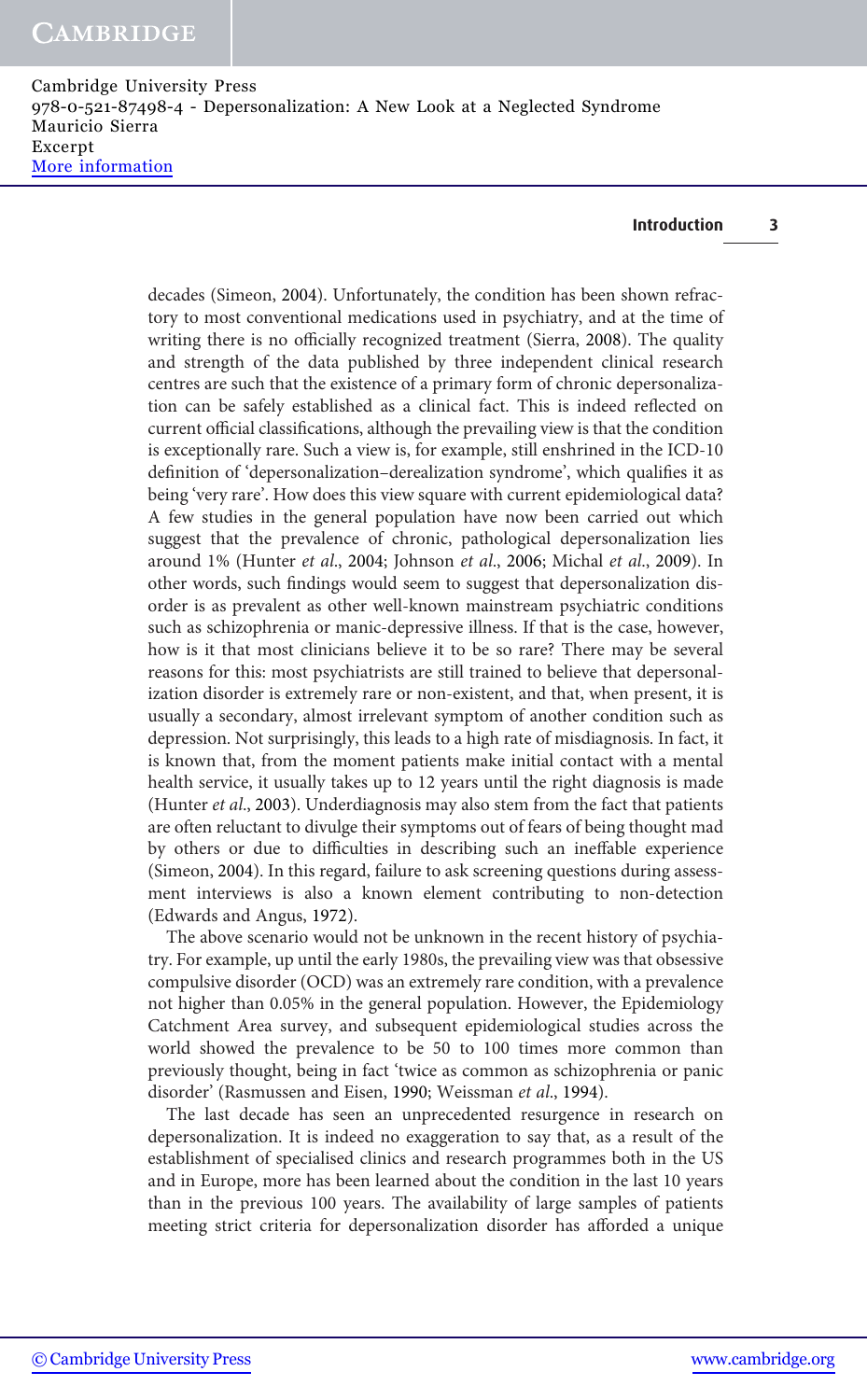## **4 Introduction**

opportunity to carry out systematic research on the phenomenology, and clinical features of the condition. In fact, systematic descriptions of large series of patients with depersonalization disorder have shown striking clinical overlaps in regards to the different symptom domains that characterize the condition (Sierra et al., 2005; Simeon et al., 2008). A similar convergence has also been found between modern and historical cases, suggesting a degree of clinical homogeneity seldom encountered in clinical psychiatry. It is now clear that, rather than being restricted to the experience of 'unreality feelings', depersonalization is a complex phenomenon characterized by several symptom domains of which 'derealization' is only one (Sierra et al., 2005; Simeon et al., 2008). On a clinical level, it is also becoming clear that, in addition to its chronic, incapacitating variety (i.e. depersonalization disorder), the presence of depersonalization in patients with other primary diagnoses may have clinical and prognostic implications. It has been shown, for example, that its presence in patients with panic disorder or depression constitutes a marker of severity, and its presence in depression seems associated with poorer response to treatment (Mula et al., 2007).

The emerging view places depersonalization along a spectrum of severity, which goes from the fleeting and seemingly benign depersonalization experiences of youth, moving on to depersonalization as a comorbid manifestation of other psychiatric conditions, and finally to severe, disabling cases of constant depersonalization which cannot be accounted for by any other psychiatric condition. Interestingly, patients often show a dynamic longitudinal progression of severity along the continuum. Thus, it is not rare to find patients who having experienced fleeting depersonalization experiences in their childhood and early teens, go on to develop severe depersonalization in the context of depression or an anxiety disorder, which after responding to treatment, leave depersonalization as a sole, unchallenged condition for years (Baker et al., 2003). This dimensional view of depersonalization brings coherence to what used to be a set of scattered, seemingly unrelated observations. For example, it has now been shown that experiences of emotional abuse in childhood predispose to the occurrence of depersonalization in both its pathological and nonclinical forms (Simeon et al., 2001; Michal et al., 2007).

Recent research using psychophysiological as well as functional neuroimaging approaches are revealing distinct abnormalities, which supports the idea that the condition is firmly grounded on neurobiological mechanisms (Phillips and Sierra, 2003). The significance of such objective findings is particularly relevant for a condition like depersonalization, the clinical manifestations of which are entirely subjective, and mostly confined to the experiential domain of self-awareness.

The main purpose for writing this book has been to pull together all the different research threads of the last decade, and to relate them to the larger canvas of more than 100 years of research and thinking into this enigmatic condition.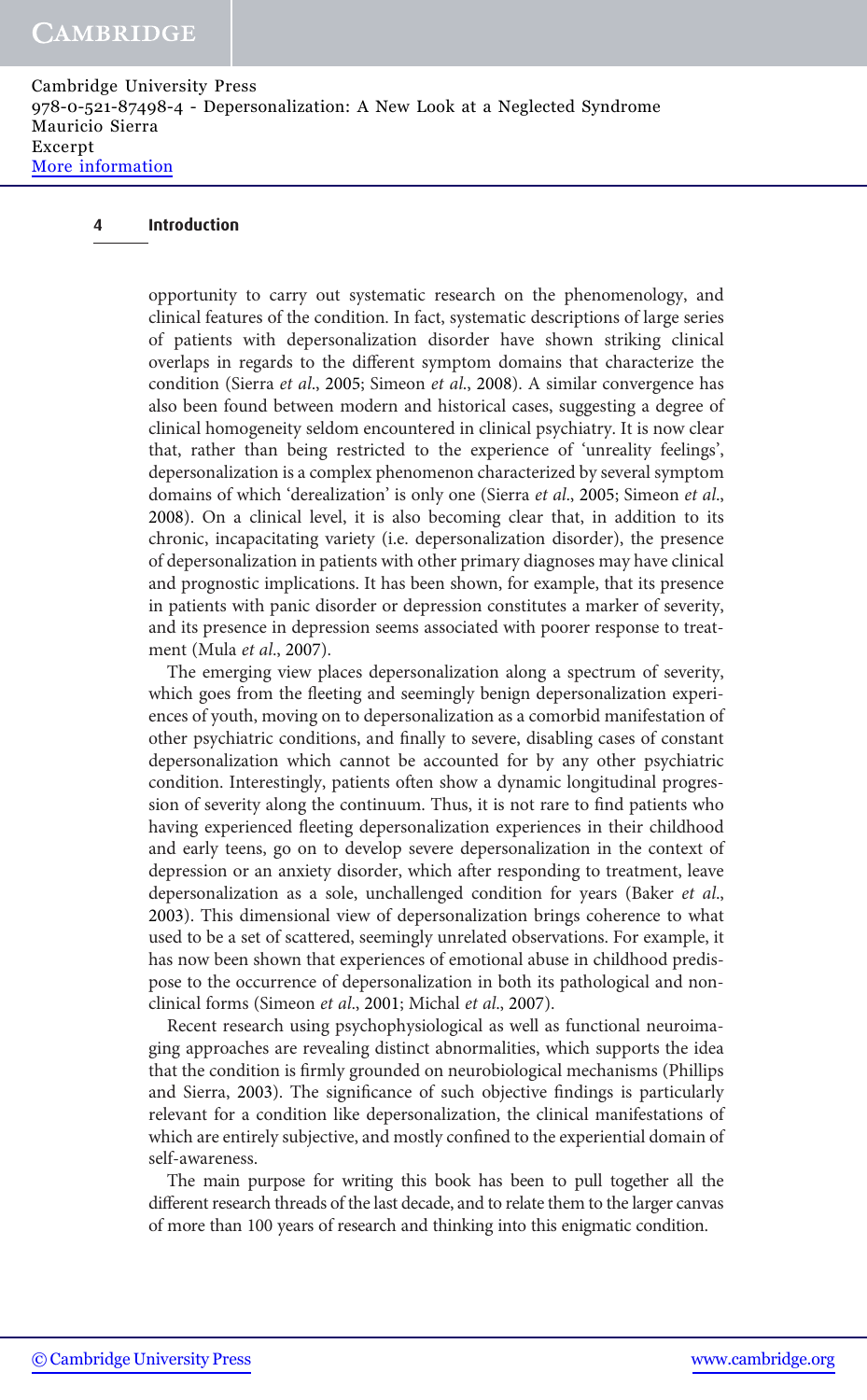## **REFERENCES**

- Baker, D., Hunter, E., Lawrence, E. et al. (2003). Depersonalisation disorder: clinical features of 204 cases. British Journal of Psychiatry, 182, 428–433.
- Brauer, R., Harrow, M., Tucker, G. J. (1970). Depersonalization phenomena in psychiatric patients. British Journal of Psychiatry, 117, 509-515.
- Brock, S., Wiesel, B. (1942). Derealization and depersonalization: their occurrence in organic and psychogenic states. Diseases of the Nervous System, 3, 139-149.
- Edwards, J. G., Angus, J. W. (1972). Depersonalization. British Journal of Psychiatry, 120, 242–244.
- Hunter, E. C., Phillips, M. L., Chalder, T., Sierra, M., David, A. S. (2003). Depersonalisation disorder: a cognitive-behavioural conceptualisation. Behaviour Research and Therapy, 41, 1451–1467.
- Hunter, E. C., Sierra, M., David, A. S. (2004). The epidemiology of depersonalisation and derealisation. A systematic review. Social Psychiatry and Psychiatric Epidemiology, 39, 9–18.
- Johnson, J. G., Cohen, P., Kasen, S., Brook, J. S. (2006). Dissociative disorders among adults in the community, impaired functioning, and axis I and II comorbidity. Journal of Psychiatry Research, 40, 131–140.
- Mayer-Gross, W. (1935). On depersonalisation. British Journal of Medical Psychology, 15, 103–122.
- Michal, M., Beutel, M. E., Jordan, J., Zimmermann, M., Wolters, S., Heidenreich, T. (2007). Depersonalization, mindfulness, and childhood trauma. Journal of Nervous and Mental Disease, 195, 693–696.
- Michal, M., Wiltink, J., Subic-Wrana, C. et al. (2009). Prevalence, correlates and predictors of depersonalization experiences in the German general population. Journal of Nervous and Mental Disease, in press.
- Mula, M., Pini, S., Cassano, G. B. (2007). The neurobiology and clinical significance of depersonalization in mood and anxiety disorders: a critical reappraisal. Journal of Affective Disorders, 99, 91–99.
- Parnas, J., Handest, P. (2003). Phenomenology of anomalous self-experience in early schizophrenia. Comprehensive Psychiatry, 44, 121-134.
- Phillips, M.L., Sierra, M. (2003). Depersonalization disorder: a functional neuroanatomical perspective. Stress, 6, 157-165.
- Rasmussen, S. A., Eisen, J. L. (1990). Epidemiology of obsessive compulsive disorder. Journal of Clinical Psychiatry, 51 Suppl, 10–13.
- Roth, M. (1959). The phobic anxiety-depersonalisation syndrome. Proceedings of the Royal Society of Medicine, 52, 587–595.
- Schilder, P. (1935). The Image and Appearance of the Human Body. London: Kegan Paul.
- Shorvon, H. J. (1946). The depersonalisation syndrome. Proceedings of the Royal Society of Medicine, 39, 779–792.
- Sierra, M. (2008). Depersonalization disorder: pharmacological approaches. Expert Review of Neurotherapeutics, 8, 19–26.
- Sierra, M., Baker, D., Medford, N., David, A. S. (2005). Unpacking the depersonalization syndrome: an exploratory factor analysis on the Cambridge Depersonalization Scale. Psychological Medicine, 35, 1523–1532.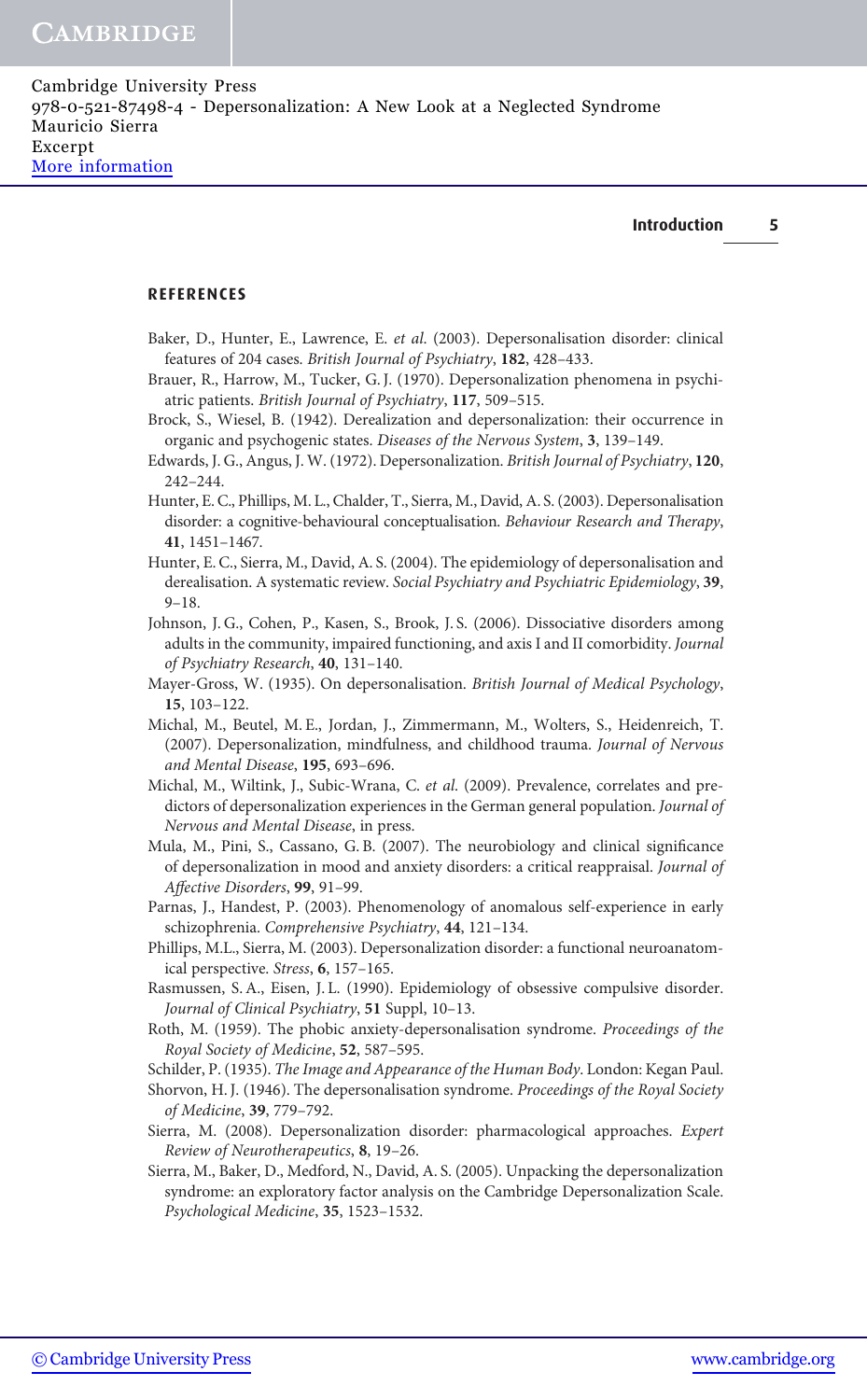## **6 Introduction**

- Simeon, D. (2004). Depersonalisation disorder: a contemporary overview. CNS Drugs, 18, 343–354.
- Simeon, D., Guralnik, O., Schmeidler, J., Sirof, B., Knutelska, M. (2001). The role of childhood interpersonal trauma in depersonalization disorder. American Journal of Psychiatry, 158, 1027–1033.
- Simeon, D., Knutelska, M., Nelson, D., Guralnik, O. (2003). Feeling unreal: a depersonalization disorder update of 117 cases. Journal of Clinical Psychiatry, 64, 990-997.
- Simeon, D., Kozin, D.S., Segal, K., Lerch, B., Dujour, R., Giesbrecht, T. (2008). De-constructing depersonalization: further evidence for symptom clusters. Psychiatry Research, 157, 303–306.
- Stewart, W. A. (1964). Panel on depersonalization. Journal of the American Psychoanalytic Association, 12, 171–186.
- Weissman, M. M., Bland, R. C., Canino, G. J. et al. (1994). The cross national epidemiology of obsessive compulsive disorder. The Cross National Collaborative Group. Journal of Clinical Psychiatry, 55 Suppl, 5–10.
- World Health Organization (1992). F48.1. Depersonalisation–derealisation syndrome. In The ICD-10 Classification of Mental and Behavioural Disorders. Clinical descriptions and diagnostic guidelines. Geneva: World Health Organization. pp. 171–173.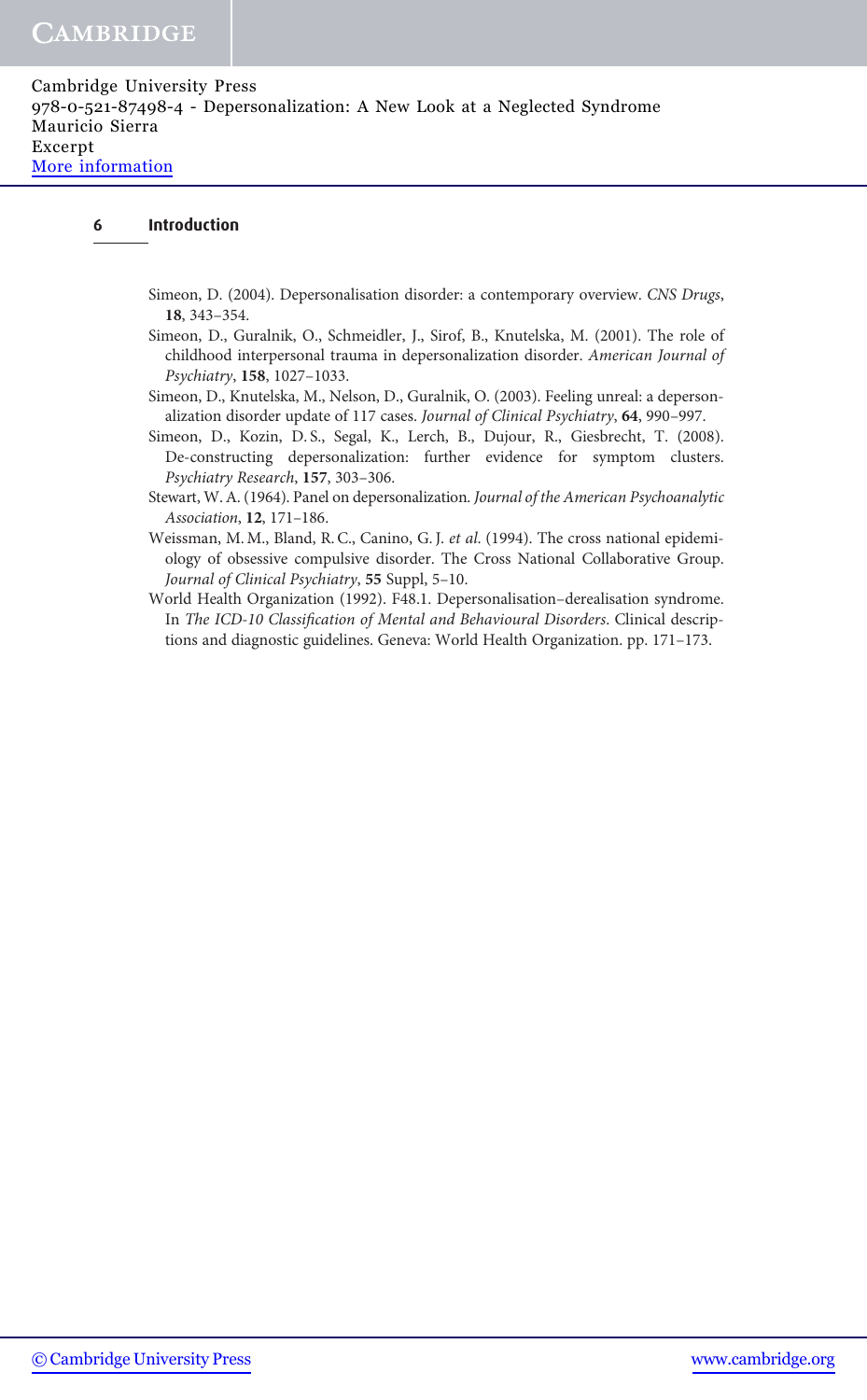# **A history of depersonalization**

## **Introduction**

The term and concept depersonalization appeared during the late nineteenth century to name a cluster of apparently related experiences usually described as ineffable feelings of disembodiment, loss of feelings and a sense of unreality regarding the self and surroundings. During the early part of the twentieth century, the term derealization was introduced to refer to the latter aspect of depersonalization but it has since been reified into another concept. Depersonalization is currently defined in DSM-IV as: "an alteration in the perception or experience of the self so that one feels detached from, and as if one is an outside observer of", one's "mental processes or body (e.g. feeling like one is in a dream)" and derealization as "an alteration in the perception or experience of the external world so that it seems strange or unreal (e.g. people may seem unfamiliar or mechanical)" (American Psychiatric Association, 1994).

This chapter will trace the history of depersonalization as it gradually evolved from early scattered descriptions, their subsequent convergence under the new term 'depersonalization' at the end of the nineteenth century, and the ensuing attempts to understand and relate the condition to the landscape of 'mental faculties' known at the time. A historical understanding of how depersonalization came to be construed would in itself constitute a good introduction to the condition, as all its nuances are still as relevant today as they were a century ago (Sierra and Berrios, 1997).

# **Early historical descriptions**

Early descriptions of experiences redolent of 'depersonalization' can be found in the medical literature since the early nineteenth century. For example, as early as 1845, Griesinger quoted a letter written by a patient to Esquirol, the prominent French psychiatrist:

1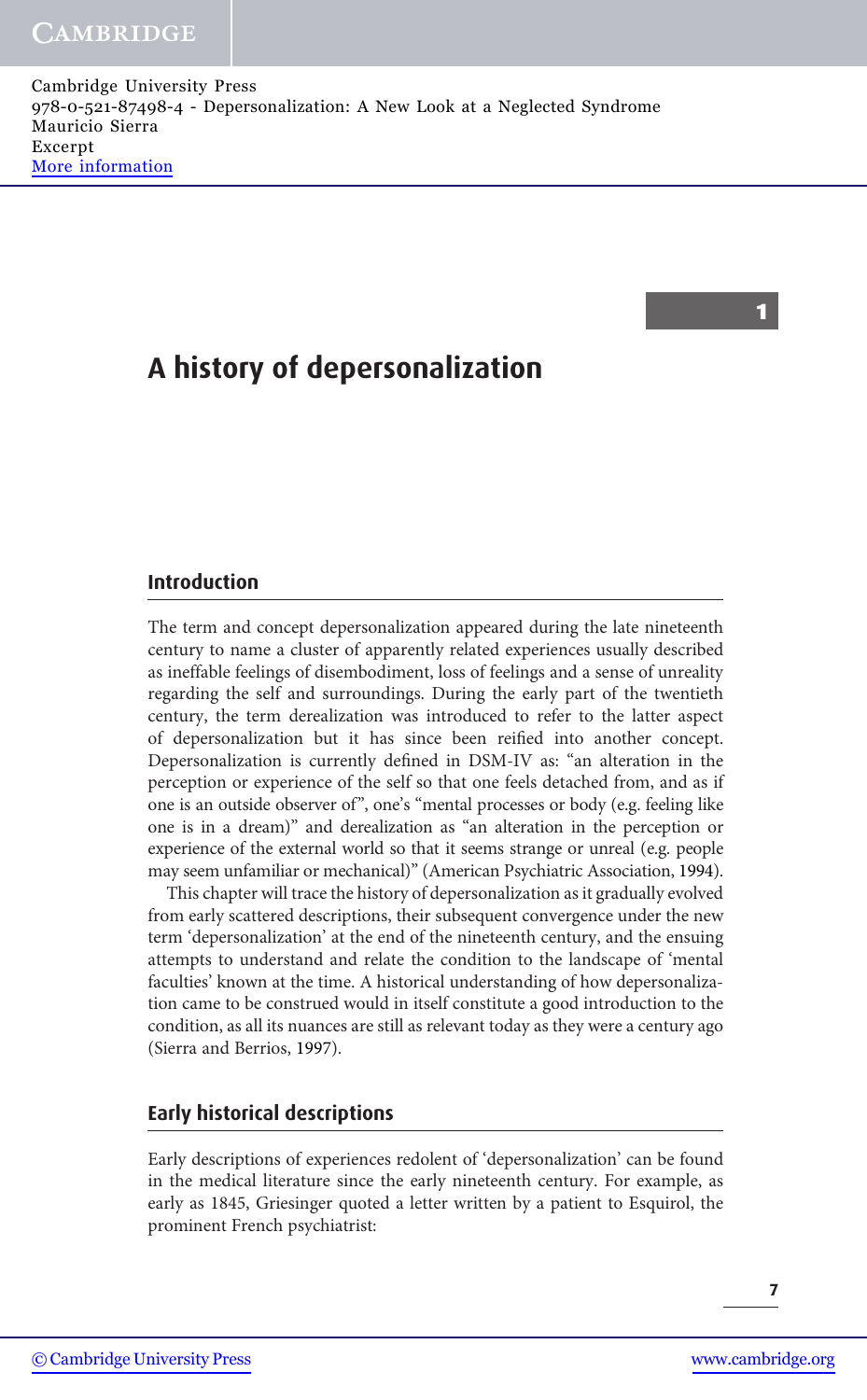## **8 Chapter 1: A history of depersonalization**

I continue to suffer constantly; I don't have a moment of comfort, nor experience human sensations. Even though I am surrounded by all that can render life happy and agreeable, in me the faculty of enjoyment and sensation is wanting or have become physical impossibilities. In everything, even in the most tender caresses of my children, I find only bitterness, I cover them with kisses, but there is something between their lips and mine; and this horrid something is between me and the enjoyments of life. My existence is incomplete. The functions and acts of ordinary life, it is true, still remain to me; but in every one of them there is something lacking. That is, the sensation which is proper to them … Each of my senses, each part of my proper self is as if it were separated from me and can no longer afford me any sensation. This impossibility seems to depend upon a void which I feel in the front of my head and to be due to a diminished sensibility over my whole body, for it seems to me that I never actually reach the objects that I touch. I no longer experience the internal feeling of the air when I breath … My eyes see and my spirit perceives, but the sensation of what I see is completely absent (Griesinger, 1845, p. 157).

Griesinger seemed well aquainted with such descriptions as he had commented earlier:

We sometimes hear the insane, especially melancholics, complain of a quite different kind of anaesthesia … I see, I hear, I feel, they say but the object does not reach me; I cannot receive the sensation; It seems to me as if there was a wall between me and the external world' (my italics) p. 67.

However, rather than just being an accompanying symptom of depression, Griesinger seemed aware that at times such symptoms seemed to lead an independent course: 'This very remarkable state, which the patients themselves have much difficulty in describing, and which we also have ourselves observed in several cases as the predominant and most lasting symptom …' (Griesinger, 1845; my italics p. 157).

In a similar way, Zeller (1838) reported five patients, all of whom "complained almost in the same terms of a lack of sensations … to them it was a total lack of feelings, as if they were dead … they claimed they could think clearly, and properly about everything, but the essential was lacking even in their thoughts … A criminal is better off in that he dreads the scaffold. At least he can experience fear of death and they might envy him for that" (my italics), pp. 524–525.

At around the same period, in France, Esquirol (1838) described similar experiences in patients: "An abyss, they say, separates them from the external world, I hear, I see, I touch, say many lypemaniacs, but I am not as I formerly was. Objects do not come to me, they do not identify themselves with my being; a thick cloud, a veil changes the hue and aspect of objects" (p. 414). Another great French psychiatrist, Billod (1847) described a patient who complained of similar experiences: "she claimed to feel as if she were not dead or alive, as if living in a continuous dream … objects [in her environment] looked as if surrounded by a cloud; people seemed to move like shadows, and words seemed to come from a far away world" (p. 187).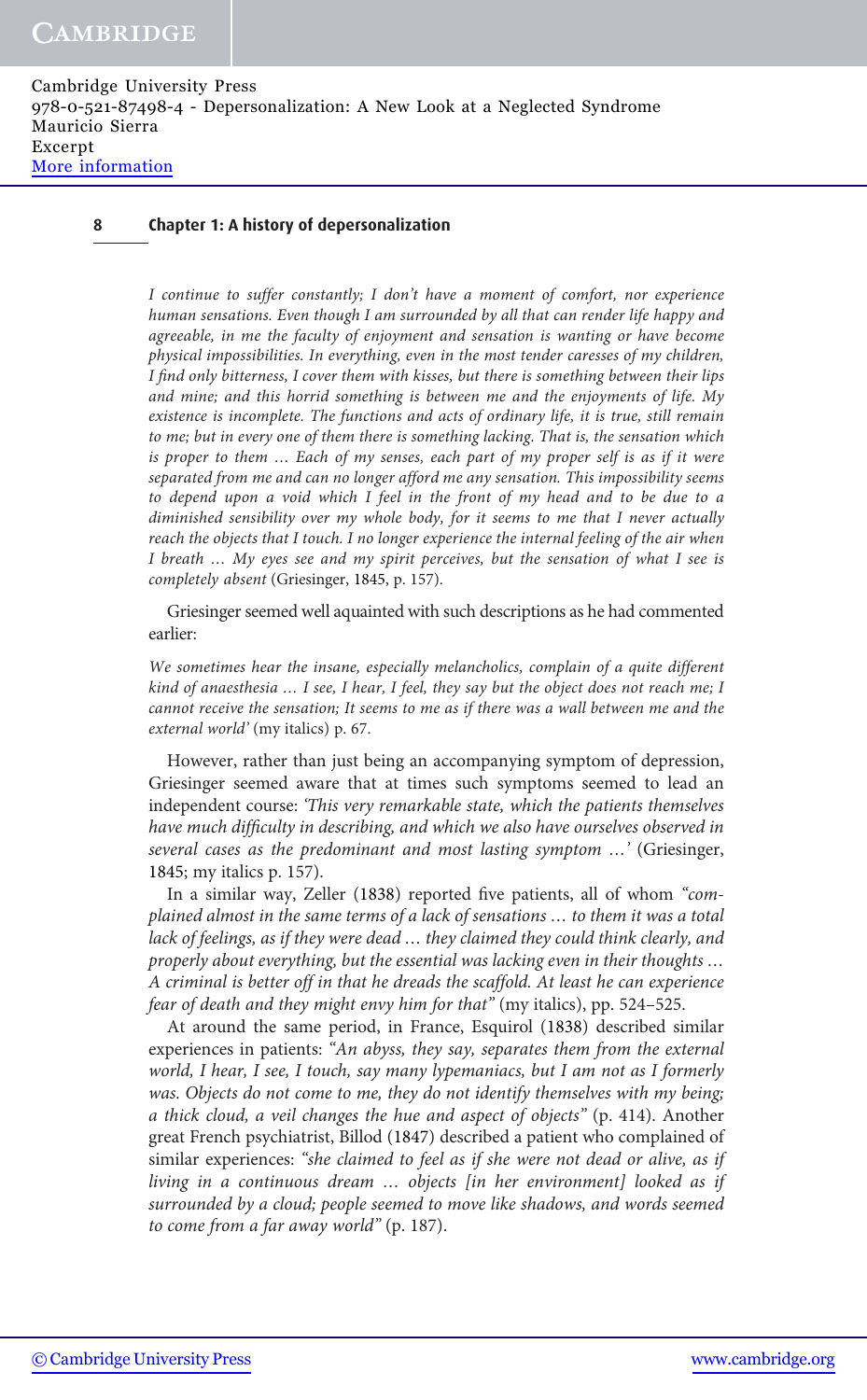#### **Chapter 1: A history of depersonalization 9**

The first systematic account of such experiences was provided by Maurice Krishaber (1873), a Hungarian ENT specialist working in France who, under the category 'Névropathie Cérébro-Cardiaque' reported 38 patients showing a mixture of anxiety, fatigue and depressive mood. Krishaber noted that over one-third of these patients complained of a baffling and distressing mental experience, characterized by the loss of a feeling of reality. He went on to suggest that these phenomena resulted from sensory dysfunction (see below).

## **The construction of depersonalization**

It was the psychologist Ludovic Dugas who first introduced the word depersonalization into the psychiatric literature. Dugas (1894) first came across 'depersonalization' whilst exploring the psychopathology of déjà-vu and related experiences, which at the time were designated by the generic name of 'false memories'. Thus, Dugas wrote: "In 1894, when dealing with false memories, I had not yet knowledge of depersonalization. Not realising its novelty, I missed [the phenomenon] when I first met it" (1898a) p. 424. Soon enough, however, Dugas published a series of papers on the subject (1898b, 1912, 1915, 1936) and wrote a monograph entitled La Dépersonnalisation, which he co-authored with the French neurologist Maurice Moutier (Dugas and Moutier, 1911).

Dugas defined depersonalization as "A state in which there is the feeling or sensation that thoughts and acts elude the self (le moi sent ses pensées et ses actes lui échapper) and become strange (lui devenir étranger); there is an alienation of personality (during the nineteenth century the term personality referred mainly to the subjective experience of self); in other words a depersonalization" (Dugas and Moutier, 1911, p. 13). In fact, he thought of the condition as resulting from a dysfunction of a putative mental faculty, which Dugas termed 'personalization', whose function was to 'personalize' mental events: "Personalization is the act of psychical synthesis, of appropriation or attribution of states to the self" (Dugas and Moutier, 1911).

Dugas acknowledged that he had taken the term depersonalization from an intriguing paragraph found in H. F. Amiel's Journal Intime. The Swiss philosopher (1821–1881) had written in his personal diary: "All is strange to me; I am, as it were, outside my own body and individuality; I am depersonalised, detached, cut adrift." (Amiel, 1933; p. 275). This seems to have been interpreted by Dugas as a literal description of Amiel's mental experiences. However, contextualized reading makes it unclear to what extent his descriptions of alienation were metaphorical rather than full-blown depersonalization experiences. For example, a few paragraphs later, Amiel clarifies: "It seems to me that my mental transformations are but Philosophical experiences." (my italics) p. 275.